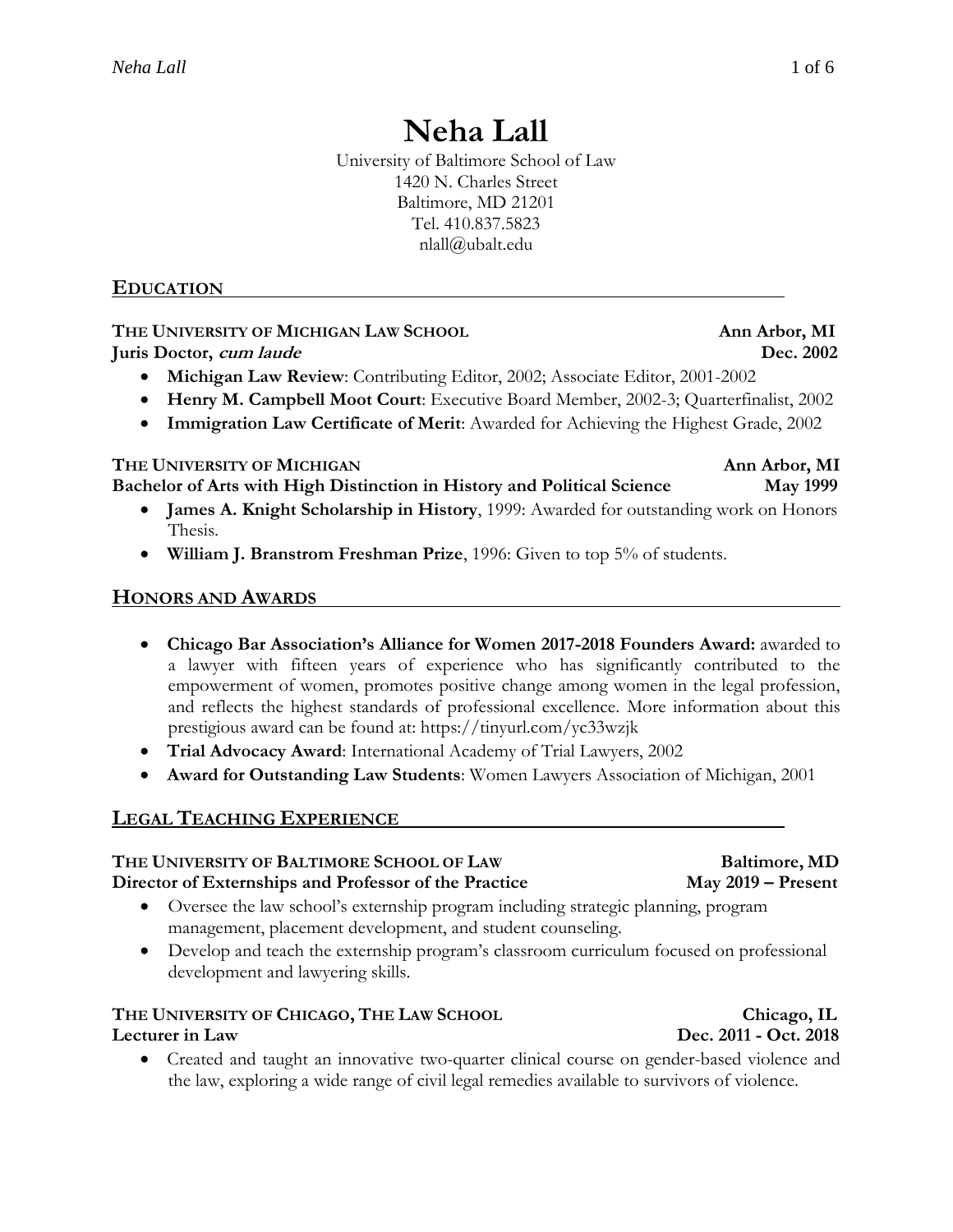- Taught a seminar covering the various legal systems (both criminal and civil) that affect victims of domestic and sexual violence, with a focus on victims living in poverty.
- Structured and oversaw clinic students' placements and evaluation at Legal Aid Chicago on family law, housing, immigration, and employment matters.
- Designed exercises to improve students' advocacy skills, including a simulated contested hearing conducted at the Richard J. Daley Center before Cook County judges.

### **HARVARD LAW SCHOOL Cambridge, MA**

### **AIDS Clinic Fellow, Wilmer Hale (Hale & Dorr) Legal Services Center March-July 2005**

- Served as clinical supervisor to law students in the Health and Employment clinical program.
- Provided legal representation and community education to HIV-positive clients through medical-legal partnerships with HIV/AIDS health care providers in Boston and Quincy.
- Represented HIV-positive individuals in estate planning, including wills, trusts, medical and durable powers of attorney.
- Assisted HIV-positive parents in permanency planning for their minor children through estate plans and child guardianship petitions.

#### **NORTHEASTERN UNIVERSITY SCHOOL OF LAW Boston, MA Clinical Teaching Fellow, The Domestic Violence Institute Sept. 2003-March 2005**

- Created curriculum and provided classroom instruction in the domestic violence clinic.
- Taught interviewing skills to students participating in the Boston Medical Center medicallegal partnership.
- Supervised the Dorchester District Court's walk-in civil legal advocacy office, staffed by students and community advocates, in assisting victims seeking restraining orders.
- Provided legal supervision to community advocates from domestic violence agencies providing culturally competent services to Vietnamese and Haitian clients.
- Served on committees composed of law enforcement, judges, prosecutors, defense attorneys, probation officers and service providers, and aimed at creating a coordinated community response to domestic violence.

### **PRACTICE AND ADVOCACY EXPERIENCE**

| Legal Aid Chicago (formerly LEGAL ASSISTANCE FOUNDATION) | Chicago, IL                |
|----------------------------------------------------------|----------------------------|
| <b>Supervisory Attorney, Housing Practice Group</b>      | April 2017 – Oct. 2018     |
| <b>Senior Attorney, Housing Practice Group</b>           | Jan. $2015 - April 2017$   |
| <b>Staff Attorney, Housing Practice Group</b>            | Sept. $2011 -$ Jan. $2015$ |
| <b>Staff Attorney, Loop Service Office</b>               | Nov. 2009 - Sept. 2011     |

- Supervisor in the Housing Practice Group, which handles approximately 40% of the extended representation the largest legal aid organization in the Midwest.
- Brought discrimination claims based on race, religion, sex, familial status, gender identity and national origin under the Fair Housing Act, Illinois Human Rights Act, Title VII, as well as claims under the Violence Against Women Act and the Family Medical Leave Act.
- Represented clients in a full range of litigation related to housing, orders of protection, and domestic relations, including injunctive relief, pretrial, bench trial, and jury trial proceedings.
- Provided representation to clients in administrative proceedings and judicial review of agency decisions relating to housing and unemployment benefits.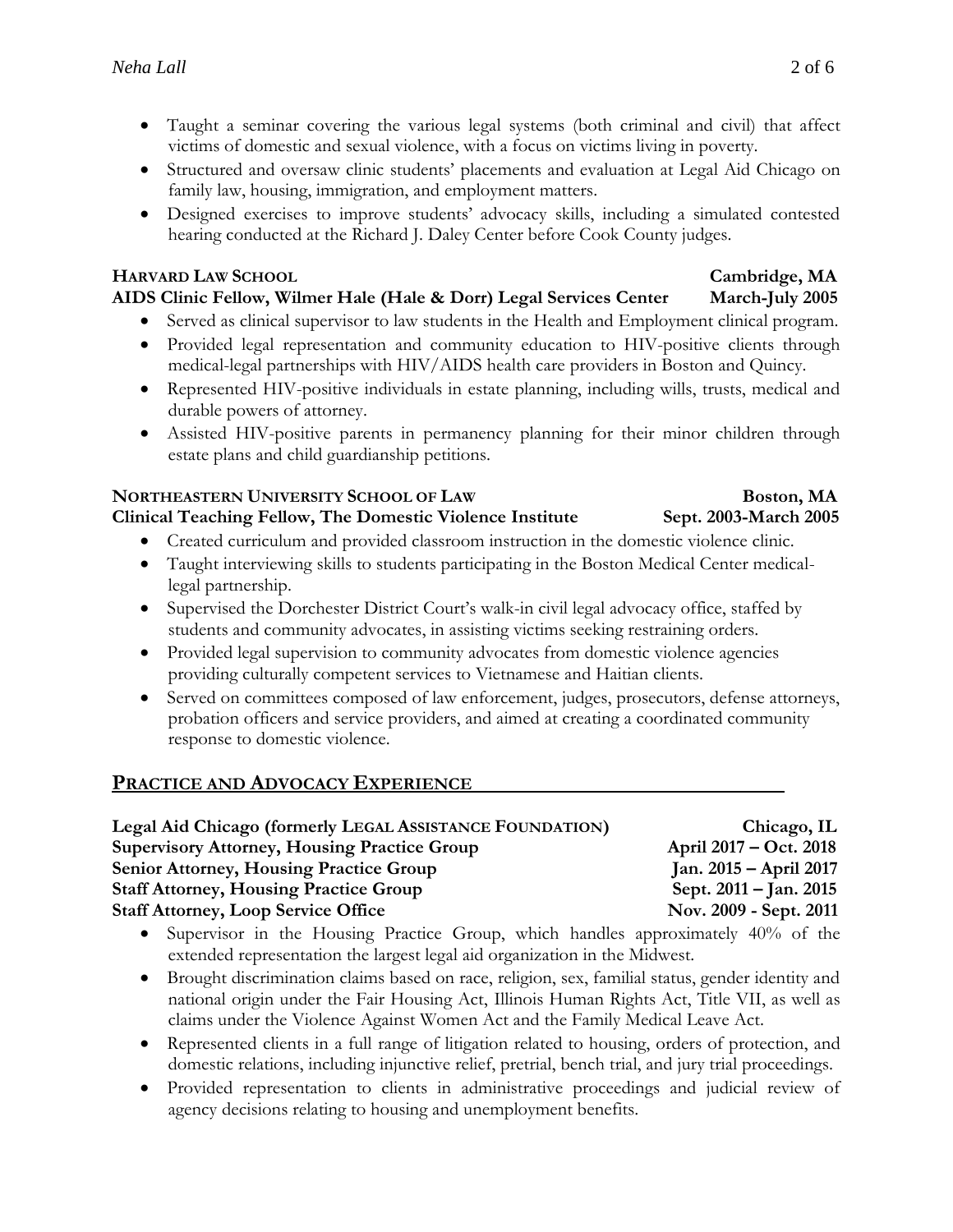- Litigated administrative complaints for source of income discrimination on behalf of Housing Choice Voucher participants before the Chicago Commission on Human Relations.
- Conducted legal consultations and provided emergency intervention on a variety of povertyrelated legal issues, including employment, utility, public benefits, domestic violence, and housing matters.
- Provided supervision and training to law student clerks, clinical students, fellows and pro bono attorneys from various Chicago law firms.

#### **LIFE SPAN CENTER FOR LEGAL SERVICES & ADVOCACY Chicago, IL Staff Attorney Sept. 2005-Nov. 2009**

- Acted as trial and appellate counsel in the first appellate court decision under the Illinois Civil No Contact Order Act (*J.M. v. Briseno*, 2011 IL App (1st) 091073), a civil protective order for sexual assault victims.
- Represented sexual assault victims in civil no contact order proceedings, school disciplinary complaints, complaints to the Department of Education under Title IX, and workplace safety matters.
- Litigated divorce, custody, child support, and order of protection matters on behalf of domestic violence victims.
- Represented victims of domestic and sexual violence on U-visa and Violence Against Women Act (VAWA) immigration petitions, including administrative applications and adjustment of status proceedings.

### **INDIA CENTRE FOR HUMAN RIGHTS & LAW Mumbai, India**

**Bates Fellow Jan. 2003 – Apr. 2003**

- Interviewed hundreds of blind beggars and hawkers in the Mumbai local railway stations regarding employment discrimination and police harassment as part of a survey in support of a class action lawsuit.
- Interviewed and prepared battered women to testify in family violence petitions.

### **SANCTUARY FOR FAMILIES New York, NY**

### **Equal Justice America Fellow Summer 2001**

- Represented victims of domestic violence in family court proceedings, including custody and divorce matters.
- Filed affirmative petitions for immigration relief under the Violence Against Women Act (VAWA).
- Prepared an affirmative asylum application on behalf of a Tibetan refugee who had been imprisoned and subjected to torture and rape.

### **LAW SCHOOL PRACTICE EXPERIENCE ANN ARBOR, MI**

- **Child Advocacy Law Clinic:** Represented parents, minor children, and a state child protection agency in adjudications of abuse and neglect petitions and termination of parental rights cases in Washtenaw County, Jackson County, and Flint, Michigan.
- Children's Law Appellate Clinic: Represented minor children in appeals of termination of parental rights cases.
- **The Family Law Project:** Represented victims of domestic violence in Personal Protection Order (PPO) cases in Washtenaw County, Michigan.

## 3 of 6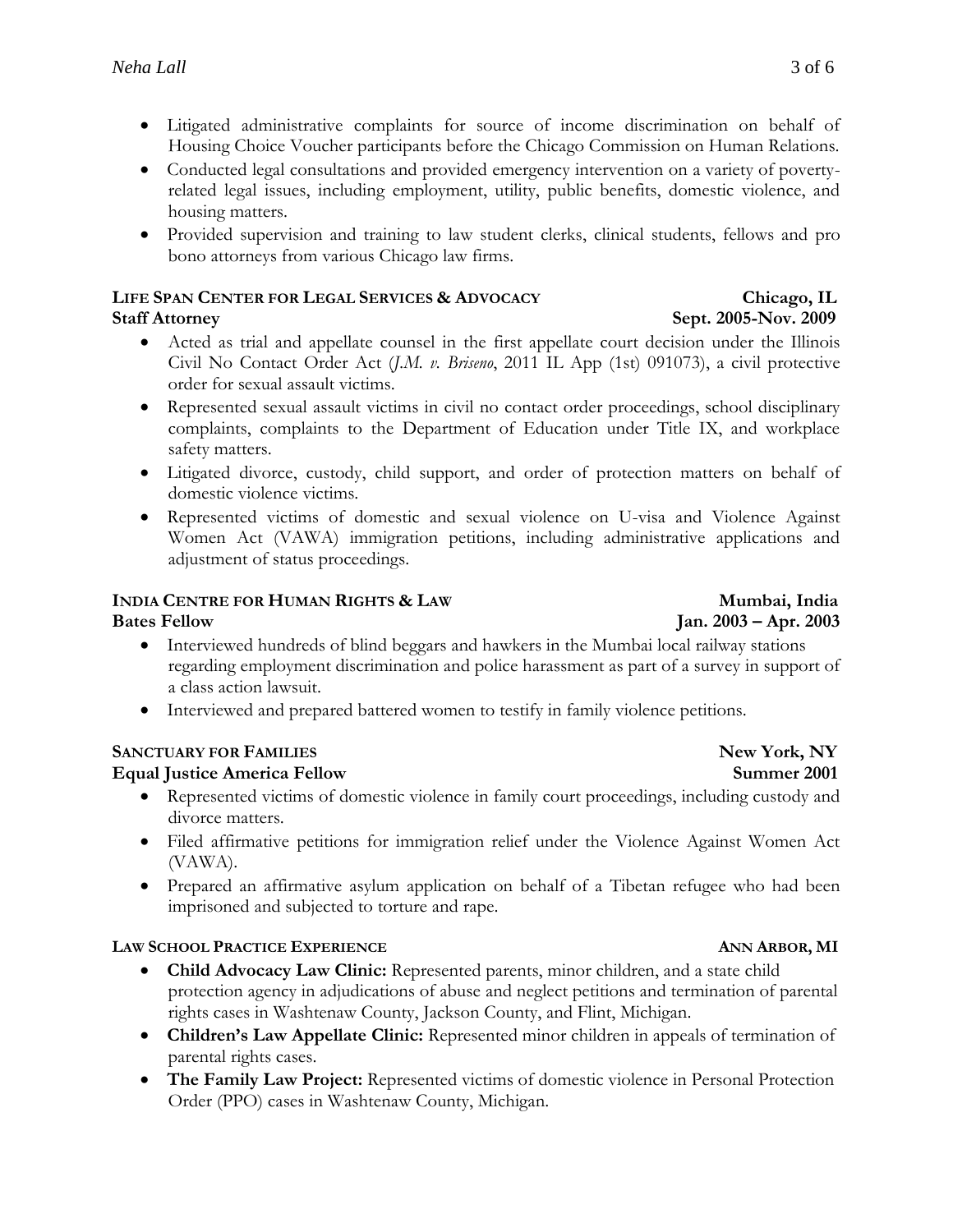**Medstart Program:** Worked with a multidisciplinary team of medical, law, public health, and social work students to create a hands-on conference focusing on children in the juvenile justice system for local community members and leaders.

#### **THE DOMESTIC VIOLENCE PROJECT / SAFE HOUSE Ann Arbor, MI Staff Legal Advocate/24-Hour On-Call Team 1998-2003**

- Provided in-court civil and criminal advocacy to victims of domestic violence and their children.
- Worked with local law enforcement to provide 24-hour in-home services to all reported victims of domestic abuse in Washtenaw County.

### **SELECTED PRESENTATIONS**

#### **Illinois Legal Aid Advocates Conference Chicago, IL** Lawyers Trust Fund Sept. 8, 2017 **"Defending Tenancies in the Age of Crime-Free Housing Policies"**

 Presented on legal strategies to protect tenants from eviction because of crime-free policies, including housing protections under the Violence Against Women Act, Illinois Human Rights Act, the Illinois Forcible Entry and Detainer Act, and the Fair Housing Act.

### **Illinois Legal Aid Advocates Conference Chicago, IL Lawyers Trust Fund** Sept. 7, 2017 **"Civil Relief for Sexual Assault Victims"**

 Participated in a panel discussion on the civil needs of sexual assault victims, including protective orders, Title IX, and various protections available under housing, employment, and domestic relations statutes.

#### **Equal Means Equal Chicago, IL Illinois Gender Equity Fund Aug. 26, 2016**

 Discussed housing injustice for women in conjunction with the screening of the film, "Equal Means Equal."

### **Fair Housing Symposium Chicago, IL**

### **Illinois Department of Human Rights Separation 1.2016** June 21, 2016

 Trained property managers, Public Housing Authority staff, HUD personnel, and community advocates on housing protections under the Violence Against Women Act.

### **"Making the Connections" Chicago, IL**

### **Comprehensive Legal Assistance for Survivors Project, Legal Aid Chicago June 25, 2015**

- Developed a full-day training for attorneys and advocates on various legal remedies for survivors of domestic and sexual violence.
- Presented on housing protections for survivors of violence.

#### **Landlord Fair Housing Training Oak Park, IL Village of Oak Park Contract Contract Contract Contract Contract Contract Oct. 1, 2014**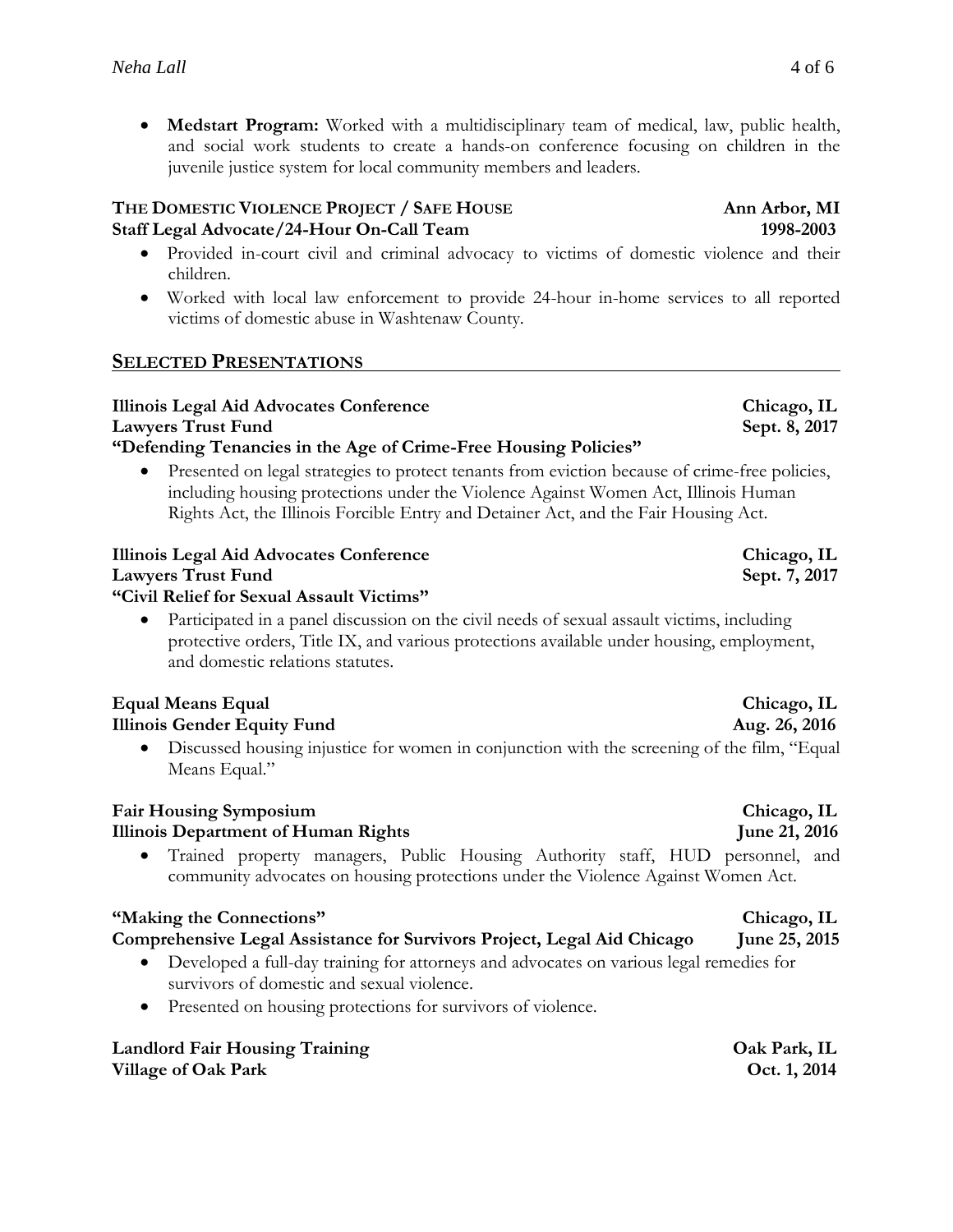Developed training curriculum and conducted training of Oak Park landlords on issues under the Illinois Safe Homes Act, the Fair Housing Act, the Oak Park Crime Free Ordinance and Cook County protections for tenants.

#### **Chicago Alliance Against Sexual Exploitation Chicago, IL "Lessons from the Court Room: Litigating Sexual Assault Under the August 26, 2013 Illinois Civil No Contact Order Act"**

 Trained a panel of pro bono attorneys on litigating sexual assault protective orders under the Civil No Contact Order Act.

#### **Cook County Domestic Violence Division Judiciary Chicago, IL "The Illinois Civil No Contact Order Act" March 22, 2013**

 Provided training to all judges in the Cook County Domestic Violence Division on the unique challenges of adjudicating sexual assault protective orders under the Civil No Contact Order Act.

#### **Illinois Coalition Against Domestic Violence and Various Locations in IL The Chicago Metropolitan Battered Women's Network Sept. 2010 – Sept. 2011 "Legal Update on Domestic Violence, Sexual Assault and Stalking"**

 Conducted approximately ten trainings statewide to educate advocates, law enforcement, judges, attorneys, and counselors on legal issues facing victims of domestic violence, sexual assault, and stalking.

### **Chicago Bar Association, CLE Training Chicago, Chicago, IL "Litigating and Enforcing Orders of Protection and Civil No Contact Orders" May 20, 2009**

 Presented on the subject of civil no contact orders and enforcing protective orders in civil court through contempt proceedings.

### **Illinois Legal Aid Advocates Conference Chicago, IL Lawyers Trust Fund November 13-14, 2008 "Turn that Paper into Real Protection"**

 Trained attorneys at the statewide legal aid conference on bringing criminal contempt petitions in civil court as a means to enforce orders of protection and civil no contact orders.

#### **National Advanced Sexual Assault Law Institute 6 and Sexual Assault Law Institute Boston, MA Department of Justice, Office of Violence Against Women October 28-29, 2008 "Legal Strategies and Remedies for Minor Victims"**

• Presented on various methods to protect the educational rights of adolescent and teen victims of sexual assault, including through civil protective orders, disciplinary complaints, and Title IX complaints with the U.S. Department of Education Office of Civil Rights.

### **Life Span Center for Legal Services Chicago, IL**

**"Representation and Advocacy for Sexual Assault Victims" August 27, 2008**

 Created curriculum and provided all-day training to domestic violence service providers on the unique legal and advocacy issues facing victims of non-intimate partner sexual assault.